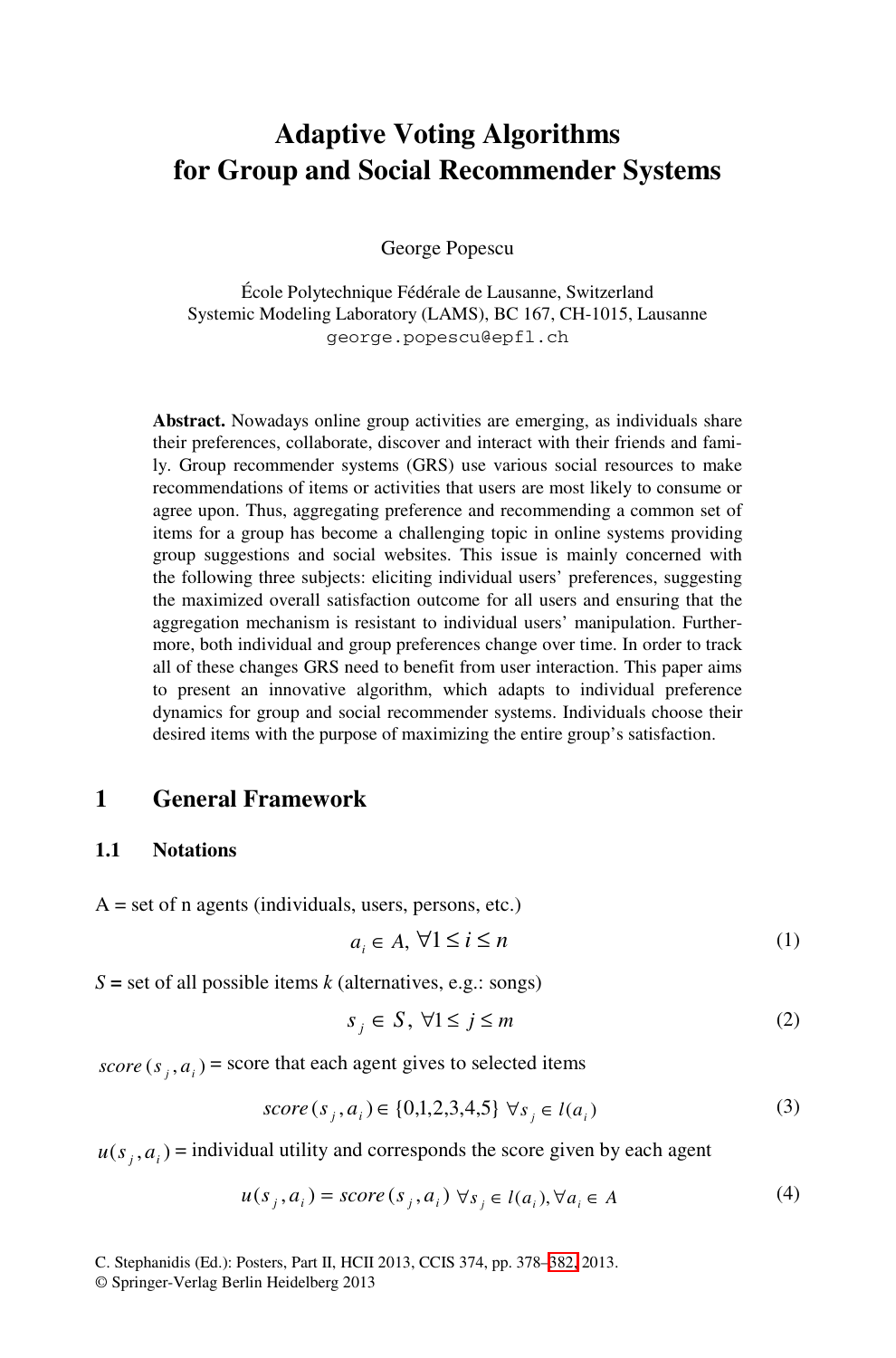$l(a_i)$  = list of items of agent  $a_i$ 

$$
l(a_i) = \{s_j \mid score(s_j, a_i) \neq 0\}, \ \forall 1 \le i \le n
$$
\n
$$
(5)
$$

 $N_i = N_a$  = set of neighbors of agent  $a_i$ , given a trust relationship between agents

$$
N_i = \{a_j \mid \exists r \leftrightarrow (a_i, a_j)\} \ \forall 1 \le i, j \le n \tag{6}
$$

 $T_{ii} = T_{a}$  = level of **direct** trust between agents  $a_i$  and  $a_j$ 

$$
T_{ij} \in N, \ \forall 1 \le i, j \le n \tag{7}
$$

 $\widetilde{T}_{ij}$  = level of **indirect** trust between agents  $a_i$  and  $a_j$ 

$$
\widetilde{T}_{ij} \in N, \,\forall 1 \le i, \, j \le n \tag{8}
$$

 $k =$  length of the final list of items to be elected

$$
k \ll \sum_{1 \le i \le n} l(a_i),\tag{9}
$$

#### **1.2 Computation**

The motivation of this research is to find a preference elicitation and aggregation method for a group deciding on a common outcome. The method should adapt to the dynamics of the group in terms of preference change, interaction and trust. Two criteria are important for developing it: it must maximize the group satisfaction, and it must encourage users to state their preferences truthfully.

This problem is a general instance of social choice and often modeled as a voting problem. We let A be the set of all agents and S the set of all possible outcomes that can be rated. In a group music recommendation setting, the outcomes are songs  $S_j$  to be selected in a common playlist. Each individual  $a_i$  submits a numerical vote *score*( $s_j$ ,  $a_i$ ) for each song  $s_j$ . This represents the preference intensity or utility for the respective song.

$$
score(s_j, a_i) = \frac{rating(s_j, a_i)}{\sum_j rating(s_j, a_i)}
$$
(10)

Thus each person estimates self-utility and submits the respective score for each song. Votes are given as ratings, e.g.: 2 out of 5. The voting weight is chosen as a 5-steps Likert scale and represents: 1="Strongly dislike it", 5="Strongly like it". We normalize them so that the scores given by each agent sum to 1. Then, we assign a joint score to each song that is computed as the sum of the scores given by the each individual: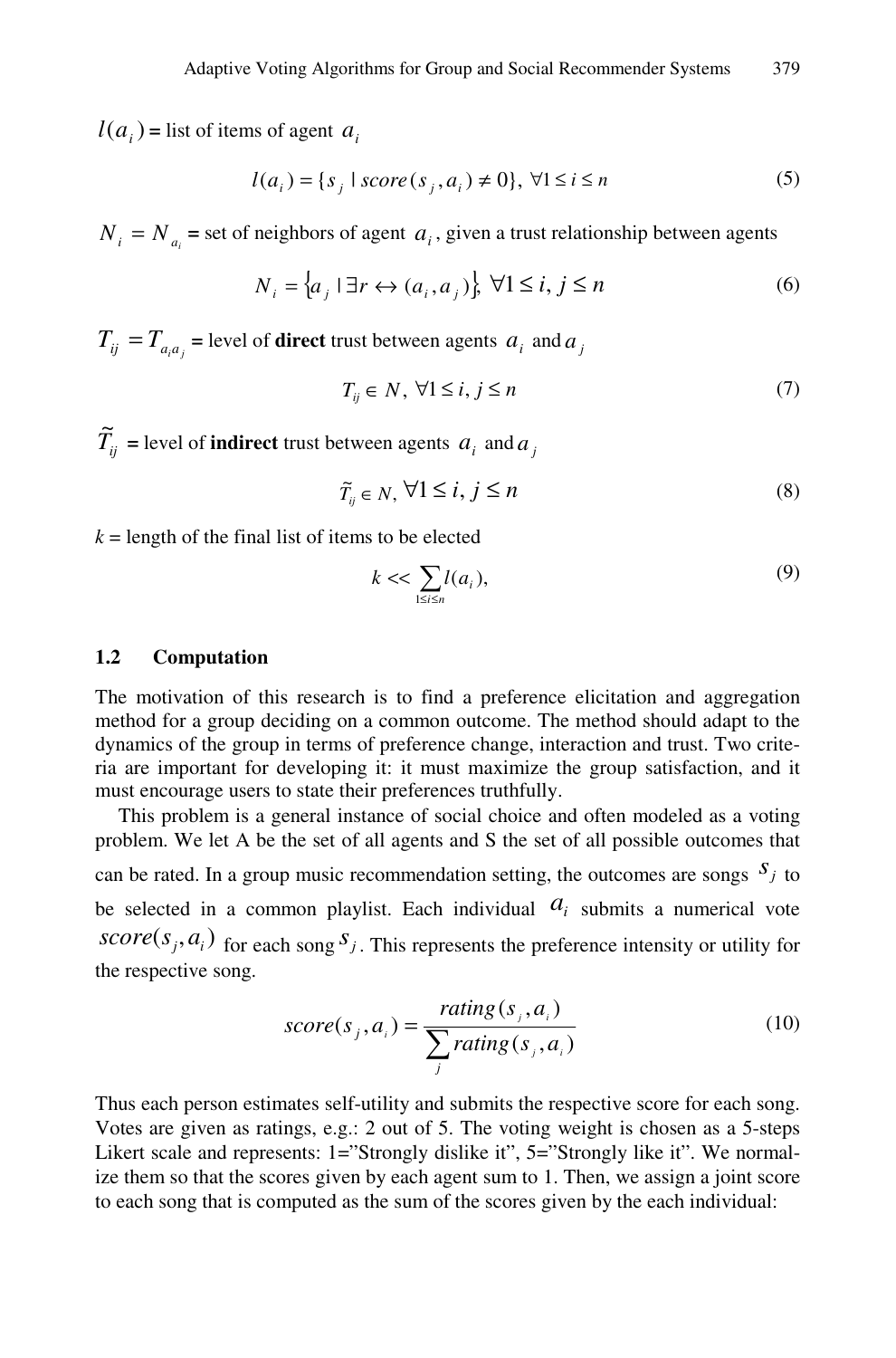$$
score(sj) = \sum_{a_i \in A} score(si, aj)
$$
\n(11)

As such songs' scores are stored and can be listed according in a descending order, for instance. To choose the songs to be included in a playlist of length k, a deterministic method that satisfies montonicity is to choose the k songs with the highest joint rating. This is a generalized plurality rule. However, this method is not truthful.

## **2 Proposed Voting Algorithm**

As a method for choosing a joint playlist, based on the previous discussions, we propose a method we call the probabilistic weighted sum (PWS). PWS is equivalent to the random dictator rule: we iteratively choose each of the k songs randomly:

$$
p(s_j) = \frac{score(s_j)}{\sum_{s_j \in S} score(s_j)}
$$
(12)

The algorithm will choose the playlist by selecting one song after another using this probabilistic distribution. Compared with other social choice based algorithms, PWS is incentive compatible. That is, it is to the best interest of the individual to reveal his/her preferences truthfully. It is in fact equivalent to a random dictator method, where the dictator will choose a song randomly with the probabilities given by its degree of preference – a reasonable method since nobody wants to hear the same song

over and over again. The probability of a song  $S_j$  to be chosen can be written as:

$$
p(s_j) = \frac{score(s_j)}{|A|} = \sum_{a_i \in A} \frac{score(s_j, a_i)}{|A|}
$$
 (13)

In other words, the probability for song  $s_i$  to be selected is the probability of choosing user  $a_i$  multiplied by the normalized score that user  $a_i$  has given to song  $s_i$ .

# **3 Individual Preference Elicitation**

The figure below shows the steps followed by each user and the system from rating generation to recommendation. First the users choose their songs. Then they rate those songs corresponding to their utilities. The algorithm normalizes the scores into probabilities as explained above and displays a song list based on these probabilities.



**Fig. 1.** The steps of the PWS algorithm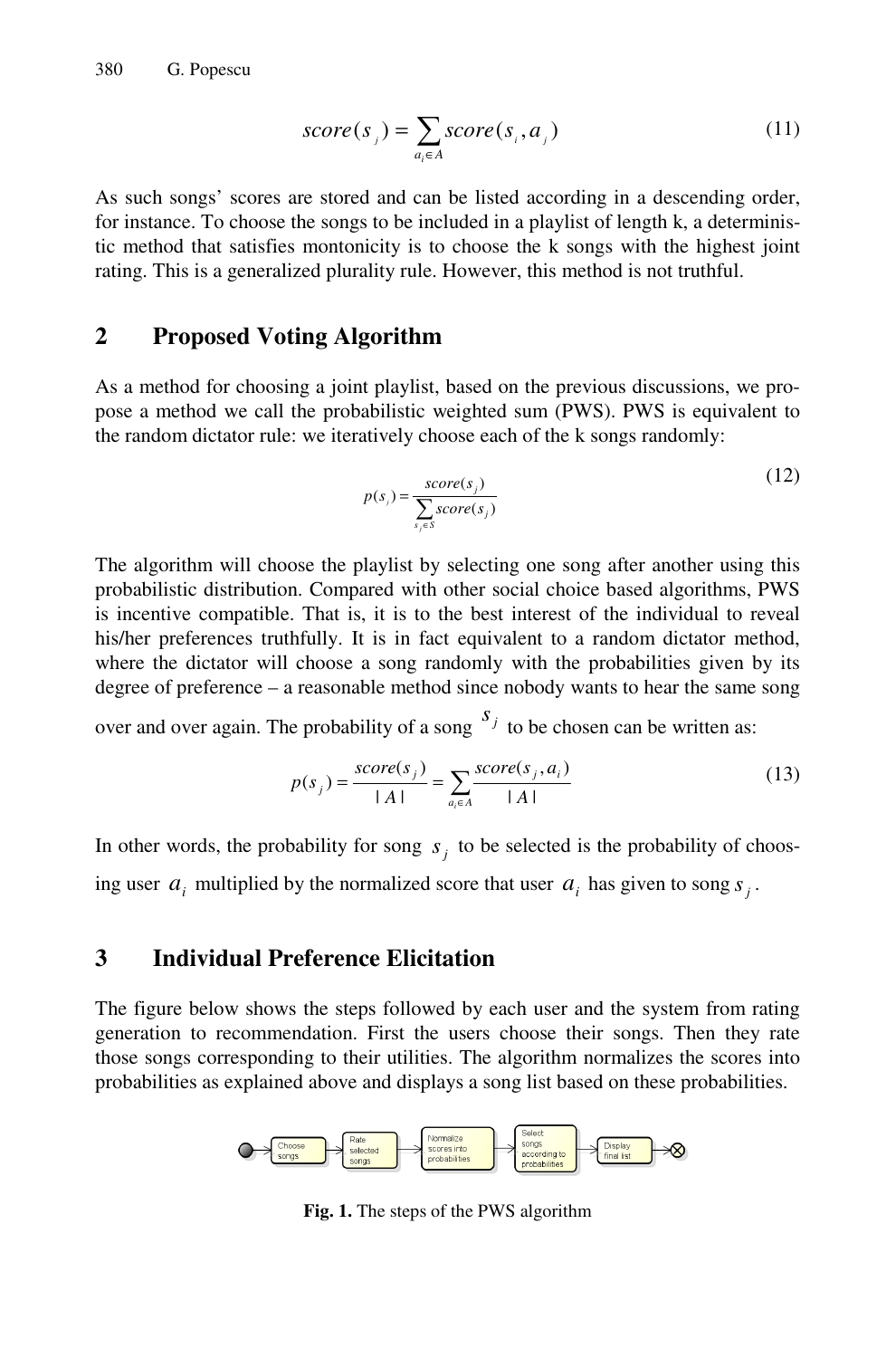The recommendation list of songs favors diversity. Even though users will not get to have their most favorite songs selected, but with a certain probability, the more they interact with the system, the higher the chances will be to their preferences will arrive in the top k. Till this point we have considered only individual interactions with the system, i.e. individual rating. Each user gives personal scores to each of the songs,  $score(s_i, a_i)$  which represent numbers from 1 to 5 (ratings).

# **4 Group Preference Elicitation**

We now consider trust between users and define a framework for modeling trust relationships. Suppose users share their songs with other users. If one song is selected by the others then the level of direct trust<sup> $T_{ij}$ </sup>, between the two users will increase.

For any song  $s_j$  we have the following score updating rule:

$$
score(sj) := \sum_{N_j} score(s_j, a_{N_j})
$$
\n(14)

for all neighbors who rated the same song.

$$
N_i = \{a_j \mid \exists \text{song} \leftrightarrow (a_i, a_j)\} \ \forall 1 \le i, j \le n \tag{15}
$$

In other words, there exists at least one song rated by both users, not necessary with the same score.

$$
N_i = \left\{ a_j \mid l(a_i) \cap l(a_j) \neq \Theta \right\}, \forall 1 \le i, j \le n \tag{16}
$$

 $N_i$  is the set of all trusted neighbors for user  $a_i$ . Until now we considered only direct trust between users.

**Indirect trust** can be computed by taking into account the interaction among users. We consider the case in which users critique the preferences of others. Suppose that each user has already created an individual playlist. For each songs in  $k(a_i)$  the current user  $a_i$  has submitted his/her ratings. Now users can check other users' playlists and can submit their critiques in the form of "like" / "dislike".

$$
critique(s_j, a_i) \in \{-1, 0, 1\}
$$
\n<sup>(17)</sup>

$$
score(sj) := \sum_{N_j} score(s_j, a_{N_j}) + \sum_{N'_{j}} critique(s_j, a_{N'_{j}})
$$
\n(18)

The total direct trust for user  $a_i$  is the sum of all direct trust between all neighboring agents and the current user. We compute this as counting the number of times each other user rated same songs thus adding 1 to the overall direct trust for user  $a_i$ .